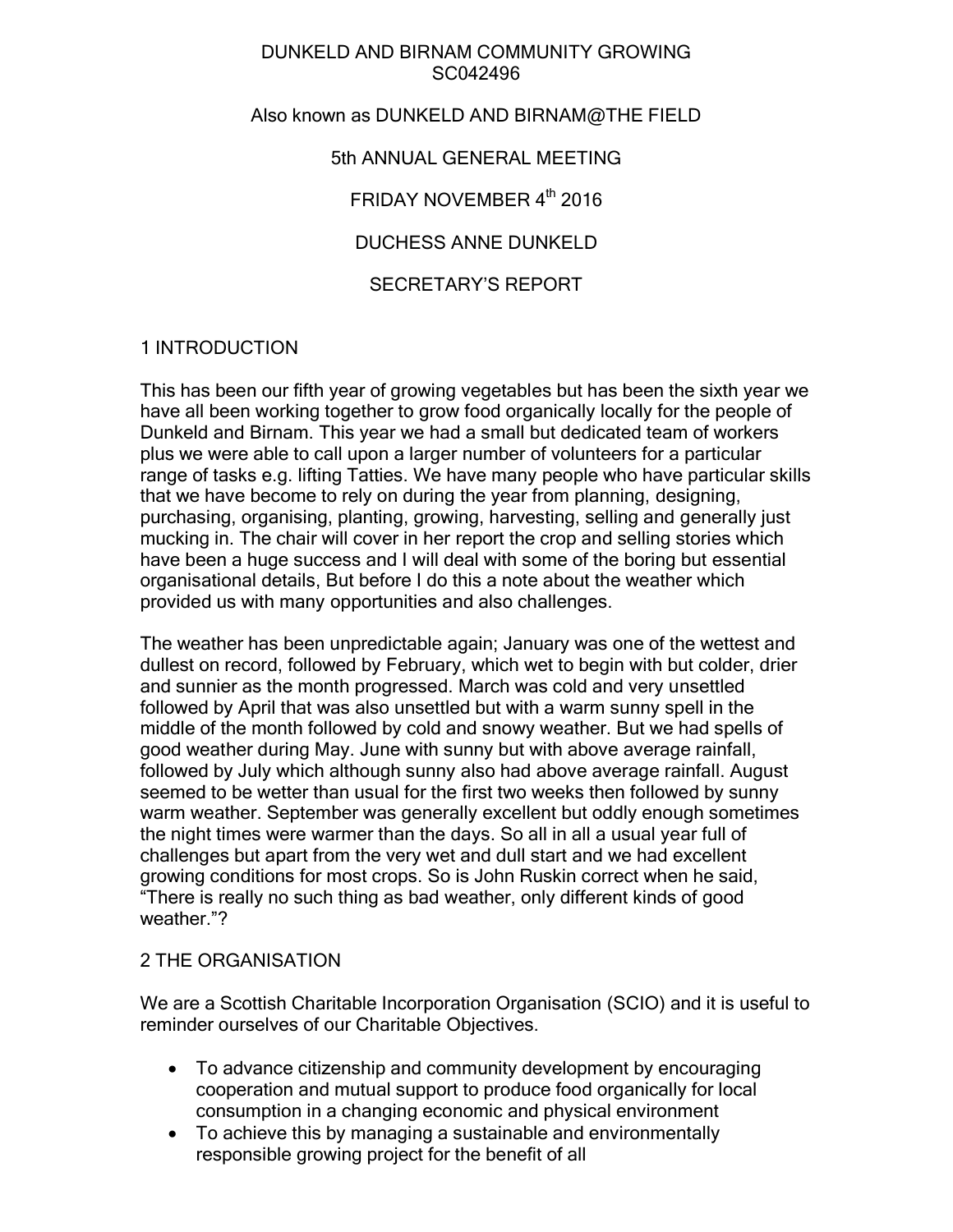To promote education within in the community in organic food growing, care and harvest and distribution and ensure a better understanding of the connections between what we eat and how it is produced, delivered and prepared.

We still have much work to do to meet all these objectives but we see it all as a long term project which evolves in a flexible manner and allows us all to learn as we go along. The constitution is available for any members who which to see it. At the present time, the Trustees meet regularly (usually once a month) to oversee activities on and off the field and set the general direction but we are increasingly realizing that we need to do more to involve members and volunteers and are looking at ways in which we can do this. There are many issues that arise during the year which make us question what we are doing and how we are doing it. This is a good thing, as it does not allow us to become complacent. We have had some useful suggestions and would welcome any ideas we can consider.

### 3 THE TRUSTEES

 As SCIO we are required to have trustees who are responsible for running the Organisation and managing its assets. From  $6<sup>h</sup>$  November 2015 there were 11 Trustees elected at our 4th AGM. At the following Trustees Meeting the following officers were agreed.

| Linda Simpson          | Chair                       |
|------------------------|-----------------------------|
| Dave Roberts           | Secretary                   |
| Dave Amos              | <b>Membership Secretary</b> |
| Jim Cockburn           | <b>Treasurer</b>            |
| Sarah Davidson         |                             |
| Madeleine Hand         |                             |
| Raymond Simpson        |                             |
| <b>Sandy Howe</b>      |                             |
| <b>John Small</b>      |                             |
| <b>Elspeth Baillie</b> |                             |
| <b>Ginny Carlton</b>   |                             |

In addition to their formal roles each Trustees has undertaken a wide range of roles and we are fortunate to have so many skills available. We would also like to thank Linda Simpson for her very able Chairmanship during her second year as Chair. She has carried out her duties with considerable skill and always tried to keep us all involved.

### 4. MEMBERS

Members are a key part of the organization and a particularly noteworthy record was broken this year when we reached our highest ever membership total of 97, thanks to all of you who have joined and made us what we are today. Each member can contribute in many different ways and we are delighted that so many of you have decided to join and take a role, from supporter through buying and using the produce to active volunteering. Our members are our strength and we would like to thank each and every one of you for your participation.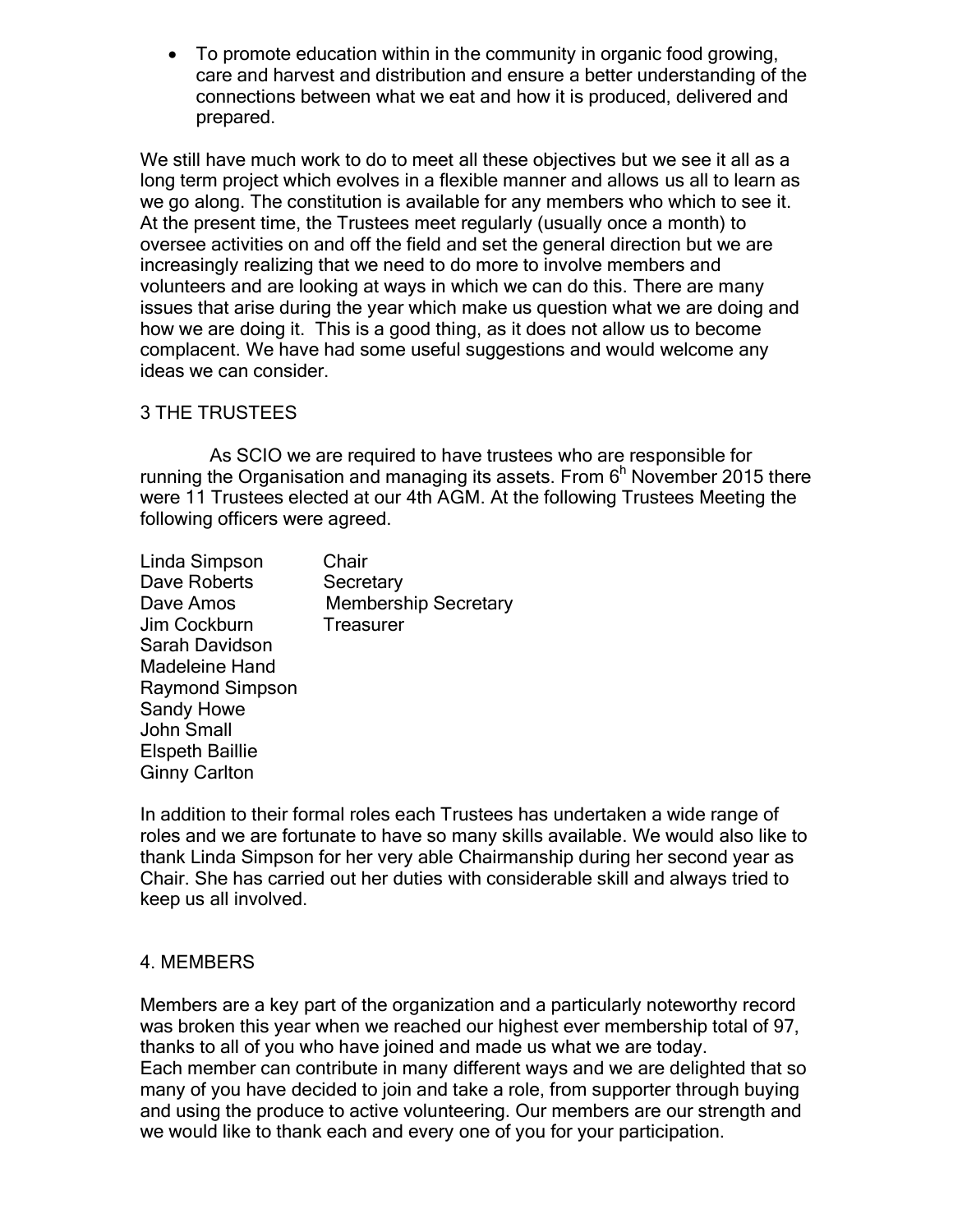### 5 PEOPLE AND ORGANSIATIONS WHO HAVE HELPED US.

First of all I would like to pay tribute to Murray Livesey who passed away so suddenly on 3<sup>rd</sup> September. Both Murray and Rene have been members and supporters from the very beginning and have regularly bought food from our stalls. Murray as many of you know was an expert renown throughout the world on Tomatoes and Tomato paste. This was on a totally different scale to us, you could say a completely different field but he was always encouraged us and that has been much appreciated. Rene has asked me

We have been lucky enough to have a number of different groups and individuals over and above our core group who have helped out and every little bit of help has made a big difference. Here are just some of the people who have helped out.

Geordie Ness for his wonderful vintage tractors and equipment. And time devoted to ploughing and harvesting

Pupils and teachers from the Royal School of Dunkeld.

Many people who have donated everything from tools to old Carpets The staff at Birnam Arts for the Tuesday stalls.

The Church for use of space outside the Duchess Anne for the Saturday stall. The Bridge for regularly publishing our articles.

The Community Orchard for supplying apples to the stall

Dunkeld and Birnam in Bloom for their support

Maria Olah for cooking us a wonderful harvest Supper in November 2015. Simon Yearsley and staff at the Scottish Deli who have sold our produce over the winter months.

Jess Pepper and all involved with the Climate Change café for involving us in the Dunkeld and Birnam unplugged week in September.

Evelyn Menzies for taking the AGM minutes.

Everyone who helped at the Summerfest, which was very successful after last year's washout.

# 6. OTHER RELEVANT ACTIVITIES

We have also received a grant of £500 from the Community Council for our wonderful new composting toilet. Do come and have a look and use it. It has been a great relief to many people working in the field!

The coop as part of the new Local community Fund are supporting three local charities and thanks to nominations from local coop members we have been nominated as one of three local charities. Co-op members get 1% of everything they spend on Co-op products to give to a local cause that matters to them. So please use you coop membership card when in the coop and nominate us to receive your 1%. The money will be spent on automatic watering system for the polytunnel and staging for propagation to help our poor backs.

We have made the field available as a base for the Wild Space Summer and Autumn Play schemes, for children's birthday parties and as a venue for the start of the local hill race that kindly made a generous donation to our funds. The Dunkeld and Birnam Playgroup have also made a visit and had a picnic.

We have an active Facebook page thanks to the efforts of Sally Small and website thanks to John Small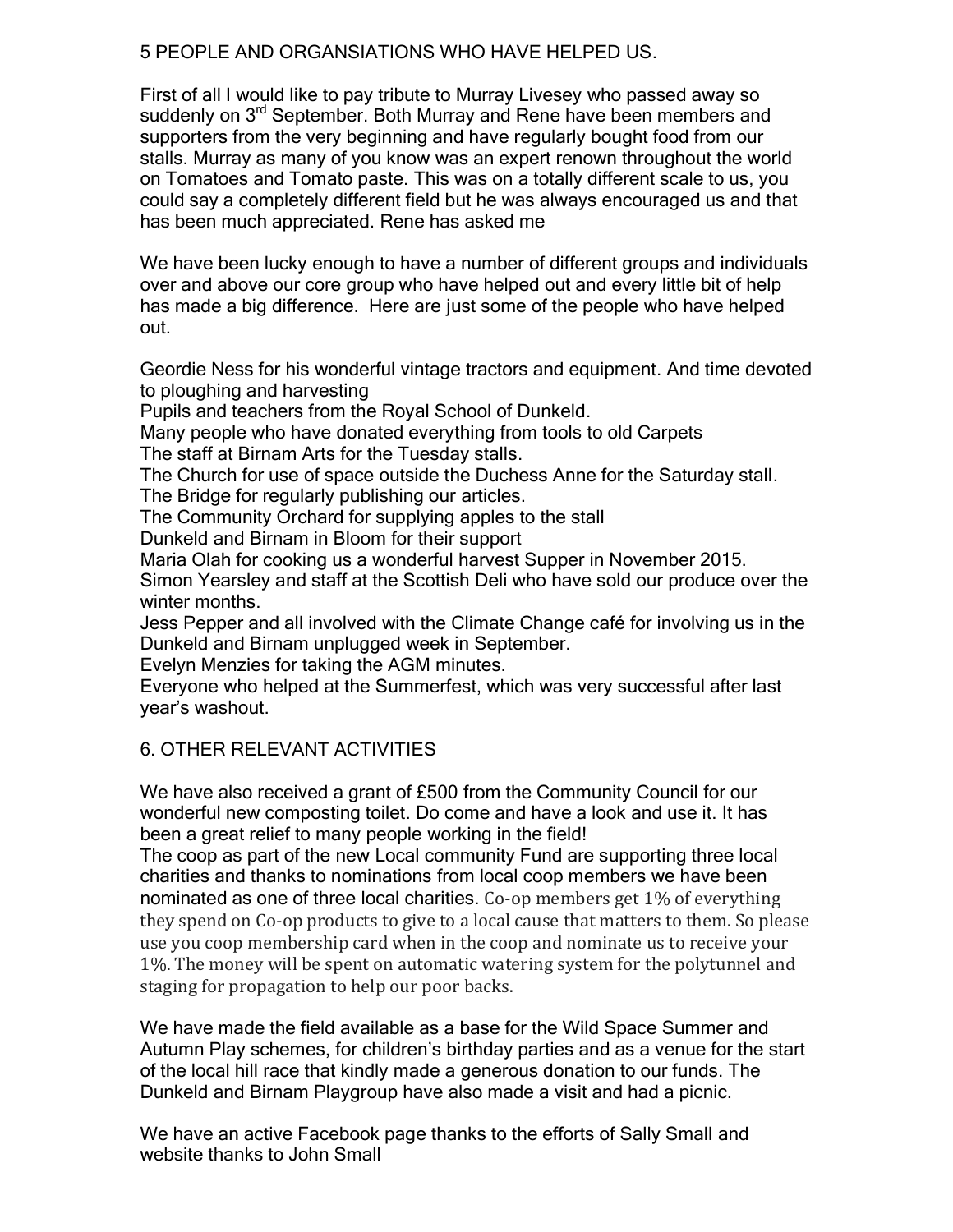## 7. KEY ACTIONS.

The following actions have been undertaken during 2015 and have hopefully kept us on the straight and narrow

- The lease -We have continued with our lease with the Soil Association for 3.2 Acres. The rest of the field will continue to be leased to the horse owners and we would like to thank Caroline and her friends for their support and all the horse dung!
- The Buildings –We have 3 buildings, a general purpose shed, a machinery and produce storage shed and a polytunnel
- Insurances- We have taken out a number of insurances for public liability, product liability, volunteers, and capital equipment
- Risk Assessments-we have carried out a risk assessments for the visits and events
- Health and Safety we have Health and Safety Policy.
- Child Protection- we have agreed and reviewed our child protection policy
- Affiliations we are affiliated to the Federation of City Farms and Community Gardens
- Reflection we had a Trustees meeting devoted to reflecting on 2015.
- We experimented with an open meeting at the shed to prepare for the planting.

# 8 THE GROWING

 All this preparatory work was to allow us to grow and sell produce and so much has been achieved here. I will not cover this in any detail as it is in the Chairs report but I have been so impressed by what has been achieved literally on the ground. It is impressive and the food is fantastic.

### 9 THANK YOU

 It is not possible to list everyone who has helped us in so many ways but without you and all our volunteers nothing like this could have happened

> But from a personal point of view, again I would particularly like to thank all my fellow trustees. So much has happened in the last year and none of it could have been achieved without us working as a team. We have achieved a lot, learnt much, and discussed many issues into the night, worked in the field, sold produce, and grown in so many ways. Hopefully we are listening and learning all the time. It has been hard work and fun but the end result, wonderful fresh food which tastes fantastic available for all locally has made it all worthwhile. Food from the field to your plate on the same day with no food miles, no fertilisers; it is tasty and looks so good. For those of you